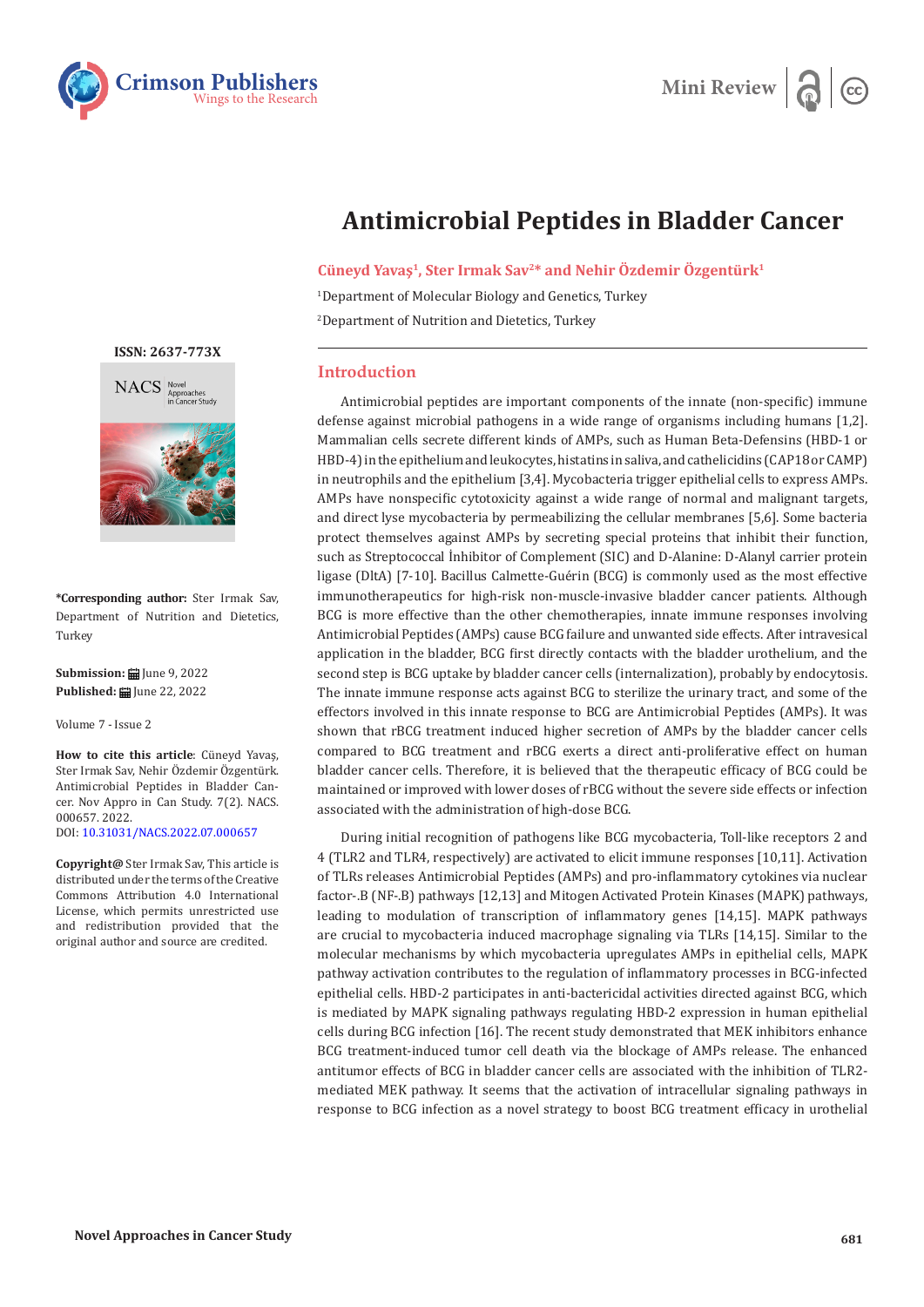carcinomas. It was reported that MEK inhibitors enhance sensitivity to BCG treatment in bladder cancer cells, furthering that the understanding of the underlying mechanisms blocking TLR2 derived AMPs release. Although MAPK signaling is implicated in the promotion of cell survival and proliferation, BCG-induced AMPs rely more heavily on TLR2-ERK signaling for the innate and adaptive immune responses. The combination of BCG plus MEK inhibitors may be useful as a salvage regimen in BCG failures. Low dose BCG treatment may be valuable for BCG refractory bladder cancer patients. Magainin II belongs to a family of antimicrobial peptides and was originally isolated from the skin of the African clawed frog, Xenopus laevis [17]. Magainin II provides promising antineoplastic activity, which renders it potentially useful as an agent for intravesical bladder tumor therapy. Besides their wellknown antimicrobial activity, recent studies have also reported a significant cytotoxic effect of magainin II against a wide range of cancer cell lines including melanoma, breast and lung cancers as well as lymphomas and leukemias [18-21]. It was reported that significant antitumor activity of the structurally and functionally related antimicrobial peptide Magainin II against bladder cancer cell lines *in vitro*. Thus, Magainin II as an AMP may play a potential role as an intravesical drug in superficial bladder cancer and represents a novel therapeutic strategy.

Cecropin A and B exert strong antibiotic activity against both Gram-positive and -negative bacteria in micromolar concentrations [22,23]. Cecropins have the ability to form specific amphipathic alpha-helices which allow them to target nonpolar lipid cell membranes. Upon membrane targeting, they form ion-permeable channels subsequently resulting in cell depolarization, irreversible cytolysis and finally death [22,24]. Besides their well-known antimicrobial properties, recent studies have demonstrated specific tumoricidal activity of both Cecropin A and B against mammalian leukemia, lymphoma and colon carcinoma cell lines [25,26] as well as small cell lung cancer [27] and gastric cancer cells [28]. *In vivo*, Cecropin B improves survival of mice bearing ascitic colon adenocarcinomas [26]. Transfection of human bladder cancer cells with Cecropin genes reduces their tumorigenicity in nude mouse models [29]. It was reported that Cecropin A and B exert significant selective cytotoxic and antiproliferative efficacy in bladder cancer cells while sparing targets of benign murine or human fibroblast origin. Their unique mechanism of action appears to depend at least partially on the disruption of target cell membranes resulting in irreversible cytolysis and cell destruction. Both, Cecropin A and B are promising candidates for further preclinical evaluation as intravesical treatment options in non-muscle invasive bladder cancer [30,31].

## **Conclusion**

In summary, antimicrobial peptides are especially promising candidates for anticancer therapy in humans because they demonstrate several unique features; their selectivity for malignant cells and their potentially pronounced lytic activity against highgrade tumor cells allow for an optimal therapy *in vivo* with low

therapeutic concentrations and limited side effects. Although the molecular basis for this selective antitumor activity of antimicrobial peptides has not yet been completely understood, AMPs may play a potential role in non-muscle invasive bladder cancer and represents a novel therapeutic strategy.

## **References**

- 1. [Zasloff M \(1992\) Antibiotic peptides as mediators of innate immunity.](https://pubmed.ncbi.nlm.nih.gov/1596366/) [Curr Opin Immunol 4\(1\): 3-7.](https://pubmed.ncbi.nlm.nih.gov/1596366/)
- 2. [Boman HG \(2003\) Antibacterial peptides: basic facts and emerging](https://pubmed.ncbi.nlm.nih.gov/12930229/) [concepts. J Intern Med 254\(3\): 197-215.](https://pubmed.ncbi.nlm.nih.gov/12930229/)
- 3. [Reddy KV, Yedery RD, Aranha C \(2004\) Antimicrobial peptides: premises](https://pubmed.ncbi.nlm.nih.gov/15555874/) [and promises. Int J Antimicrob Agents 24\(6\): 536-547.](https://pubmed.ncbi.nlm.nih.gov/15555874/)
- 4. [Zaiou M, Gallo RL \(2002\) Cathelicidins, essential gene-encoded](https://pubmed.ncbi.nlm.nih.gov/12226737/) [mammalian antibiotics. J Mol Med \(Berl\) 80\(9\): 549-561.](https://pubmed.ncbi.nlm.nih.gov/12226737/)
- 5. [Lehrer RI, Lichtenstein AK, Ganz T \(1993\) Defensins: antimicrobial and](https://pubmed.ncbi.nlm.nih.gov/8476558/) [cytotoxic peptides of mammalian cells. Annu Rev Immunol 11: 105-128.](https://pubmed.ncbi.nlm.nih.gov/8476558/)
- 6. Méndez SP, Miranda E, Trejo A (2008) Expression and secretion of cathelicidin LL-37 in human epithelial cells after infection by Mycobacterium bovis Bacillus Calmette-Guérin. Clin Vaccine Immunol 15(9): 1450-1455.
- 7. [Kovacs M, Halfmann A, Fedtke I, Heintz M, Peschel A, et al. \(2006\) A](https://pubmed.ncbi.nlm.nih.gov/16885447/) [functional dlt operon, encoding proteins required for incorporation of](https://pubmed.ncbi.nlm.nih.gov/16885447/) [d-alanine in teichoic acids in gram-positive bacteria, confers resistance](https://pubmed.ncbi.nlm.nih.gov/16885447/) [to cationic antimicrobial peptides in](https://pubmed.ncbi.nlm.nih.gov/16885447/) *Streptococcus pneumoniae*. J [Bacteriol 188\(16\): 5797-5805.](https://pubmed.ncbi.nlm.nih.gov/16885447/)
- 8. [McBride SM, Sonenshein AL \(2011\) The dlt operon confers resistance](https://pubmed.ncbi.nlm.nih.gov/21330441/) [to cationic antimicrobial peptides in Clostridium difficile. Microbiology](https://pubmed.ncbi.nlm.nih.gov/21330441/) [157\(5\): 1457-1465.](https://pubmed.ncbi.nlm.nih.gov/21330441/)
- 9. [Nawrocki KL, Crispell EK, McBride SM \(2014\) Antimicrobial peptide](https://pubmed.ncbi.nlm.nih.gov/25419466/) [resistance mechanisms of gram-positive bacteria. Antibiotics 3\(4\): 461-](https://pubmed.ncbi.nlm.nih.gov/25419466/) [492.](https://pubmed.ncbi.nlm.nih.gov/25419466/)
- 10. [Neuhaus FC, Baddiley J \(2003\) A continuum of anionic charge: structures](https://pubmed.ncbi.nlm.nih.gov/14665680/) [and functions of D-alanyl-teichoic acids in gram-positive bacteria.](https://pubmed.ncbi.nlm.nih.gov/14665680/) [Microbiol Mol Biol Rev 67\(4\): 686e723.](https://pubmed.ncbi.nlm.nih.gov/14665680/)
- 11. [Uehori J, Matsumoto M, Tsuji S, Akazawa T, Takeuchi O, et al. \(2003\)](https://pubmed.ncbi.nlm.nih.gov/12874299/) [Simultaneous blocking of human Toll-like receptors 2 and 4 suppresses](https://pubmed.ncbi.nlm.nih.gov/12874299/) [myeloid dendritic cell activation induced by Mycobacterium bovis](https://pubmed.ncbi.nlm.nih.gov/12874299/) [bacillus Calmette-Guérin peptidoglycan. Infect Immun 71\(8\): 4238-](https://pubmed.ncbi.nlm.nih.gov/12874299/) [4249.](https://pubmed.ncbi.nlm.nih.gov/12874299/)
- 12. [Medzhitov R, Janeway CA \(1997\) Innate immunity: the virtues of a](https://pubmed.ncbi.nlm.nih.gov/9363937/) [nonclonal system of recognition. Cell 91\(3\): 295-298.](https://pubmed.ncbi.nlm.nih.gov/9363937/)
- 13. [Akira S, Takeda K, Kaisho T \(2001\) Toll-like receptors: critical proteins](https://pubmed.ncbi.nlm.nih.gov/11477402/) [linking innate and acquired immunity. Nature Immunol 2\(8\): 675-680.](https://pubmed.ncbi.nlm.nih.gov/11477402/)
- 14. [Kyriakis JM, Avruch J \(2001\) Mammalian mitogen-activated protein](https://pubmed.ncbi.nlm.nih.gov/11274345/) [kinase signal transduction pathways activated by stress and](https://pubmed.ncbi.nlm.nih.gov/11274345/) [inflammation. Physiol Rev 81\(2\): 807.](https://pubmed.ncbi.nlm.nih.gov/11274345/)
- 15. [Yang CS, Lee JS, Song CH, Hur GM, Lee SJ, et al. \(2007\) Protein kinase](https://pubmed.ncbi.nlm.nih.gov/16925784/) [C zeta plays an essential role for mycobacterium tuberculosis-induced](https://pubmed.ncbi.nlm.nih.gov/16925784/) [extracellular signal-regulated kinase 1/2 activation in monocytes/](https://pubmed.ncbi.nlm.nih.gov/16925784/) [macrophages via Toll-like receptor 2. Cell Microbiol 9\(2\): 382-396.](https://pubmed.ncbi.nlm.nih.gov/16925784/)
- 16. [Méndez SP, Alba L, Trejo A \(2007\) Mycobacterium bovis-mediated](https://www.sciencedirect.com/science/article/abs/pii/S0163445306002623) [induction of human beta-defensin-2 in epithelial cells is controlled by](https://www.sciencedirect.com/science/article/abs/pii/S0163445306002623) [intracellular calcium and p38MAPK. J Infect 54\(5\): 469-474.](https://www.sciencedirect.com/science/article/abs/pii/S0163445306002623)
- 17. [Zasloff MM \(1987\) A class of antimicrobial peptides from xenopus skin:](https://pubmed.ncbi.nlm.nih.gov/3299384/) [isolation, haracterization of two active forms, and partial cDNA sequence](https://pubmed.ncbi.nlm.nih.gov/3299384/) [of a precursor. Proc Natl Acad Sci USA 84\(15\): 5449-5453.](https://pubmed.ncbi.nlm.nih.gov/3299384/)